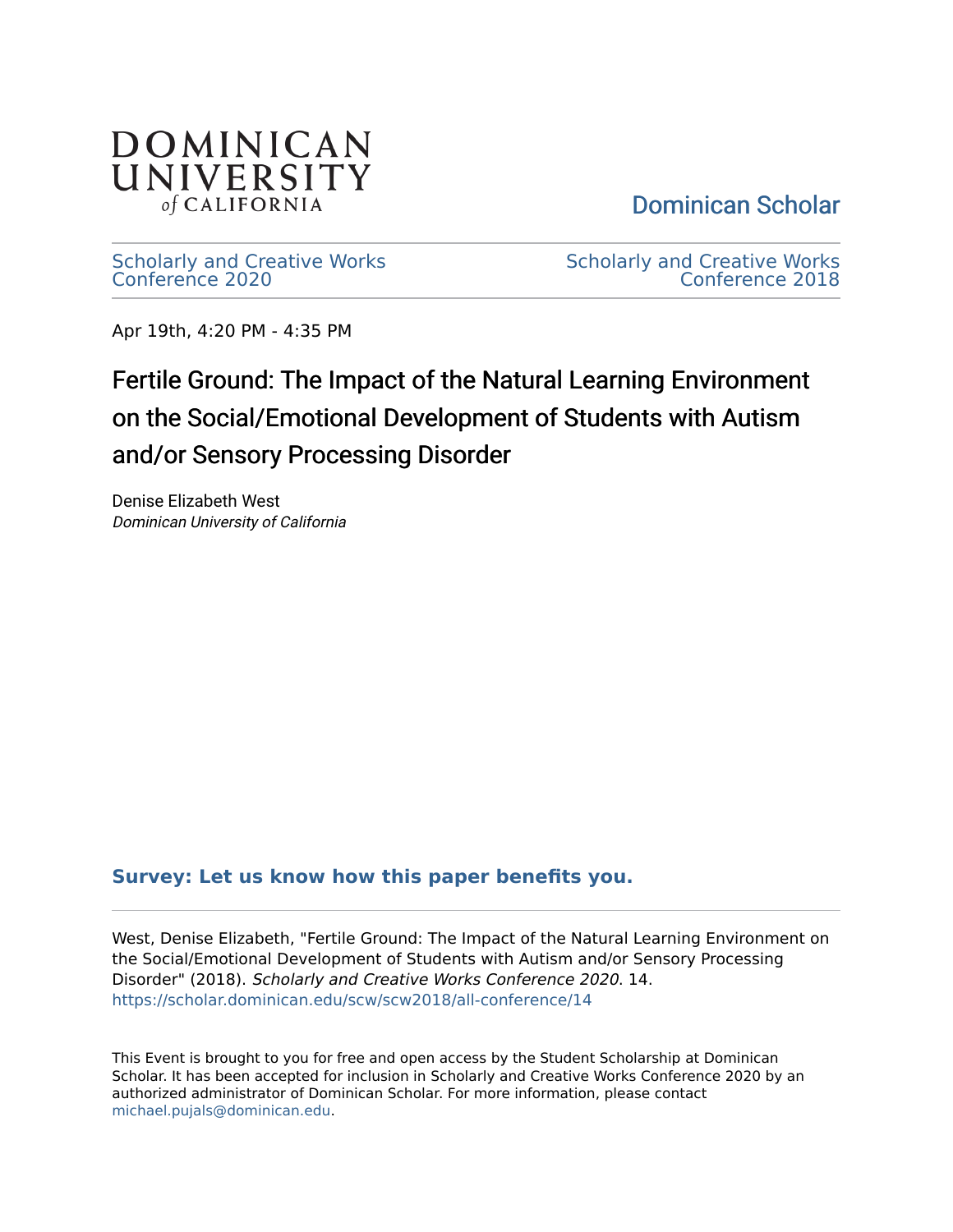by Denise West **Natural Learning Environments and the Social-Emotional Development of Students with Sensory Challenges**

Dominican University of California, School of Education & Counseling Psychology

> Scholarly and Creative Works Conference 2018

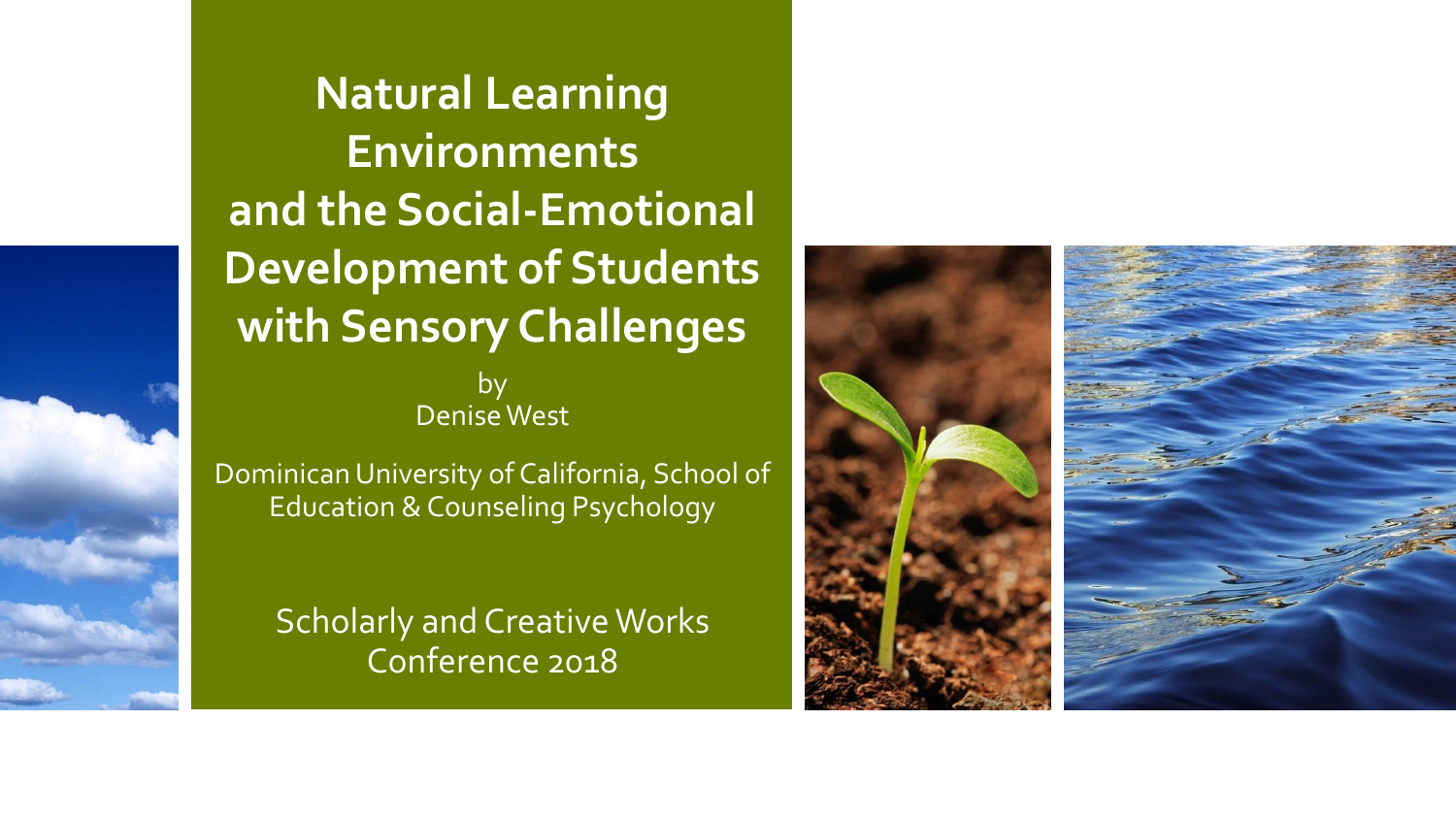## Introduction

**RESEARCH QUESTION:** What is the affect of a natural learning environment on the social behavior, communication, and participation of seven students with Autism (ASD) and/or Sensory Processing Disorder (SPD) at a non-

public school in Northern California?

- Students spend approximately 15% of their lives inside the classroom.
- Students with ASD/SPD experience difficulty with processing sensory stimuli from the traditional classroom environment. *(Baranek, Foster, & Berkson, 1997; Brown & Dunn, 2010)*
- Least Restrictive Environment was introduced with I.D.E.A. to encourage mainstreaming and integration with neurotypical peers (equality rather than equity). *(Individuals with Disabilities Education Act, 2004)*
- If the traditional classroom is a source of sensory dysfunction, a natural learning environment may reduce senśorý distress.

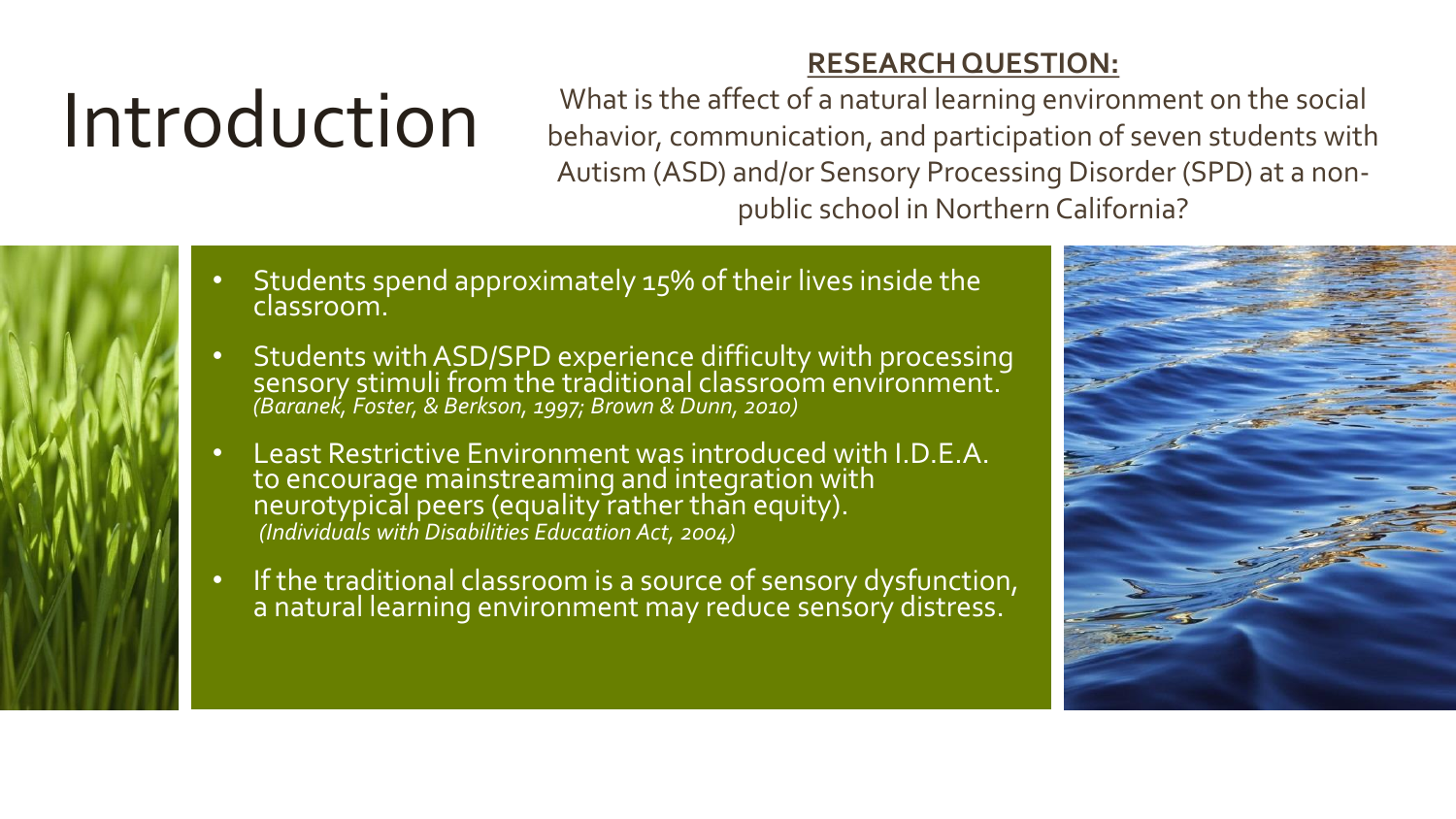## Review of Literature

#### **Gap in Literature:**

Little to no research with regard to a natural learning environment (in an educational context) specifically for students with sensory challenges.

### Themes discovered through the literature:

- **Sensory Processing Challenges in the Classroom**
	- Negative social and academic impact *(Ashburner, Ziviani, & Rodger, 2008; Hilton et al. 2010)*
- **Least Restrictive Environment** -Emphasis on mainstreaming in traditional classrooms *(71 Fed. Reg. 46587)*
- **Nature Deficit Disorder**  -Exposure to nature is essential for healthy human development
- (*Louv, 2005; Louv, 2008)*

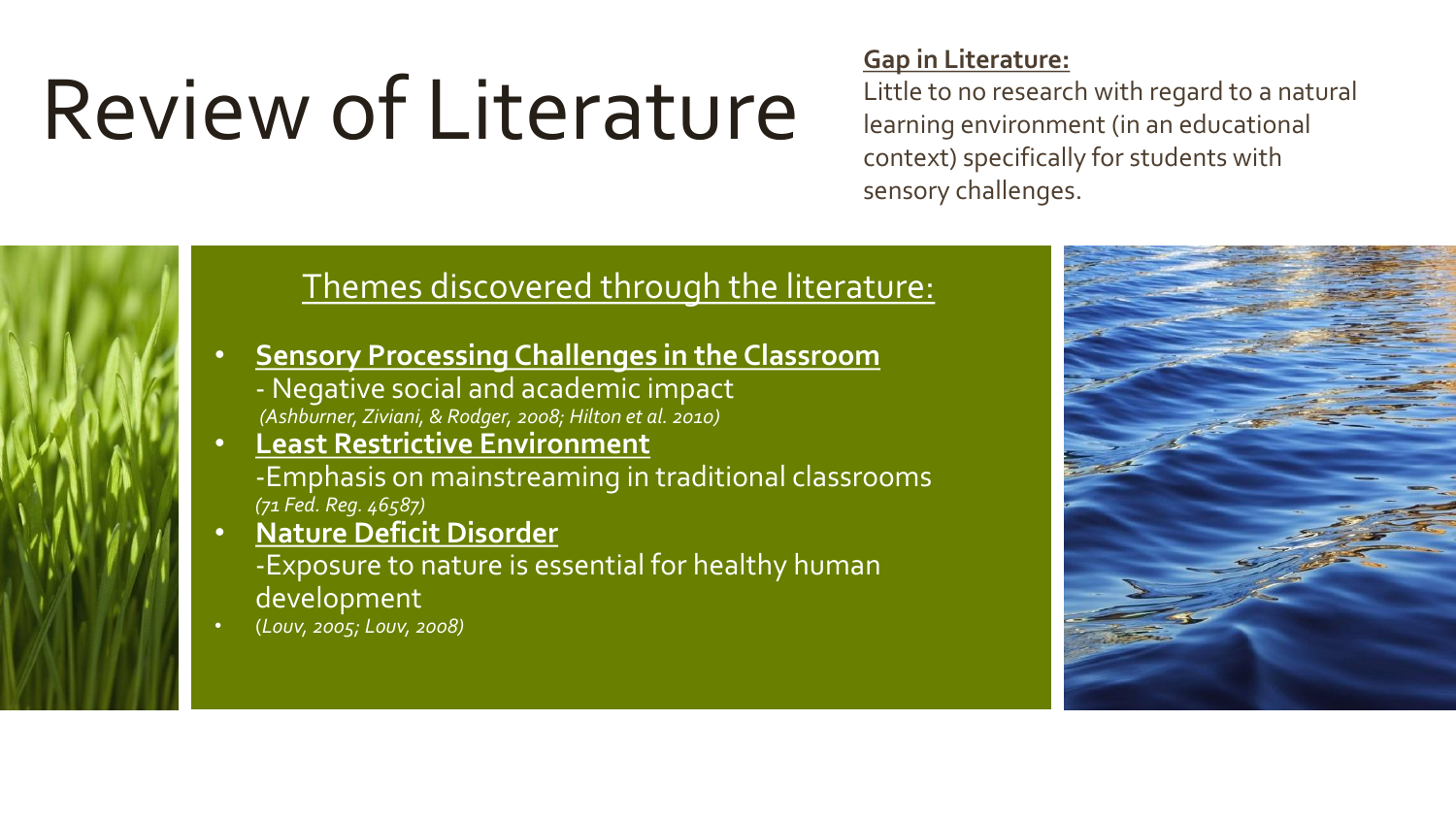# The Study

- 7 participating students (aged 12-14)
- 7 participating parents
- 14 participating paraprofessionals/teachers (surveys)
- 5 participating paraprofessionals (observations/data collection)
- Students participated in the regular school day in beach, meadow, and forest environments
- Mixed Methods: Direct observation, surveys: Qualitative Behavioral data collection: Quantitative
- Parent Surveys
- Paraprofessional/Teacher Surveys
- Student surveys

Transformative Approach: desire to transform how students with ASD/SPD access their education

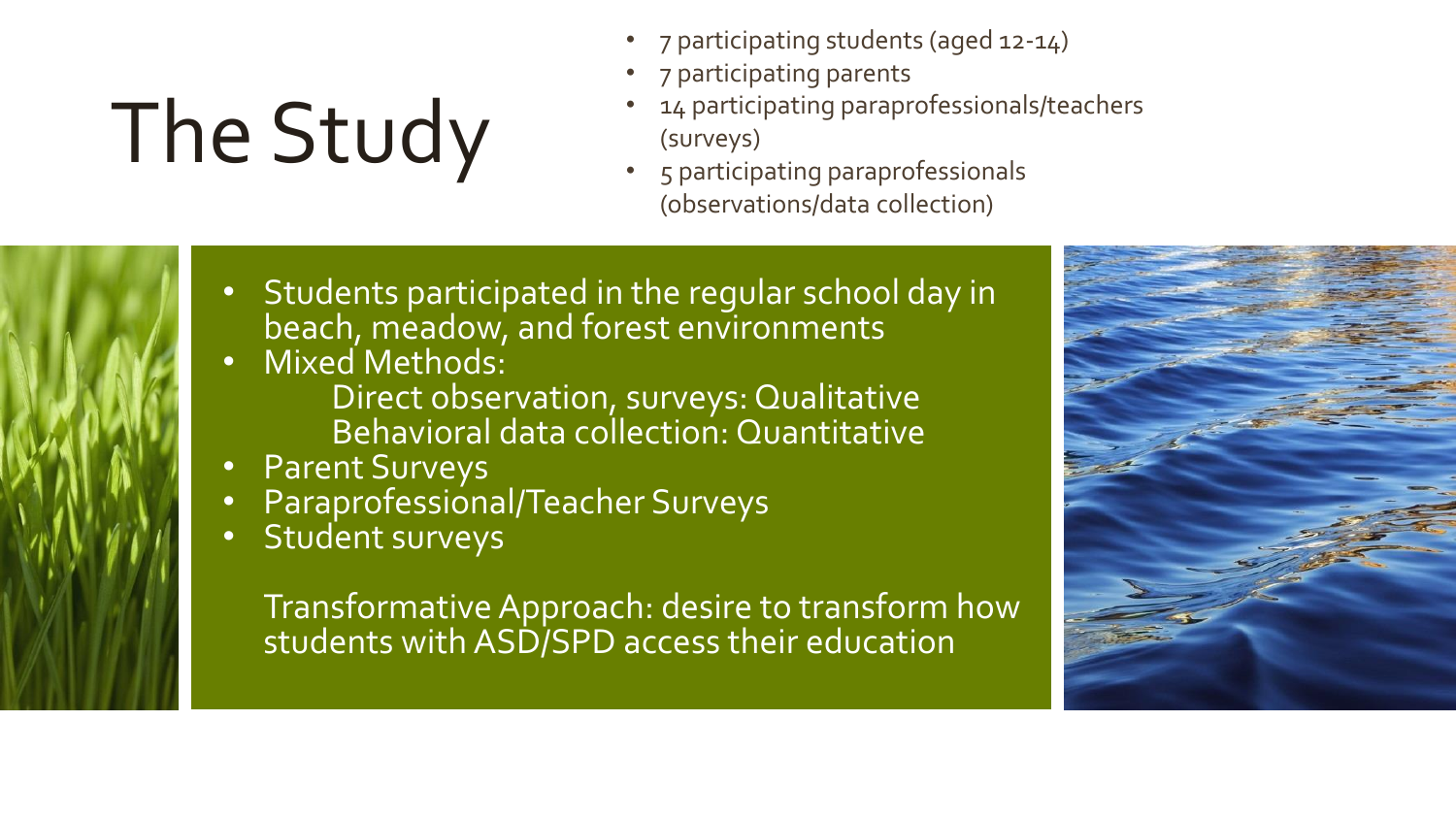## Findings

- **Regulation of Sensory Input** -decrease of maladaptive behaviors -agency over sensory input/output
- **Less Restrictive Environment** -academic performance improvement
- **Social-Emotional Well-being** -increased communication -increased self-efficacy and advocacy

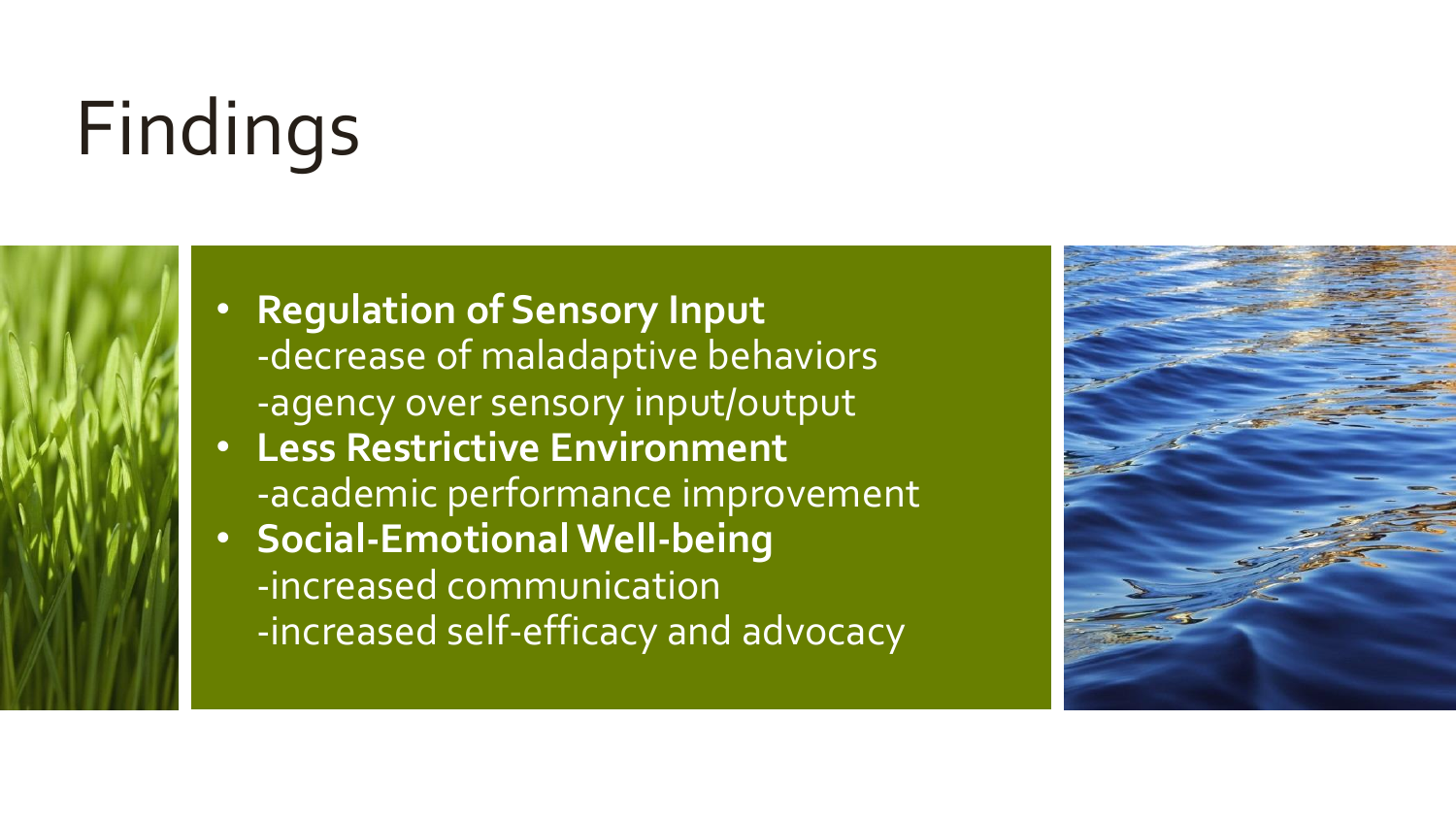## Conclusion



### **Roles students play in their sensory experience:**

**Sensory seeker/avoider**: avoiding harmful stimuli and seeking coping mechanisms **Sensory receiver/explorer:** receiving natural and subtle stimuli and exploring ways to interact with the stimuli

Students should be provided with a learning environment which promotes equity and that provides student agency over their sensory experience.

Limitations of Study: sample size and population, access to outdoor space